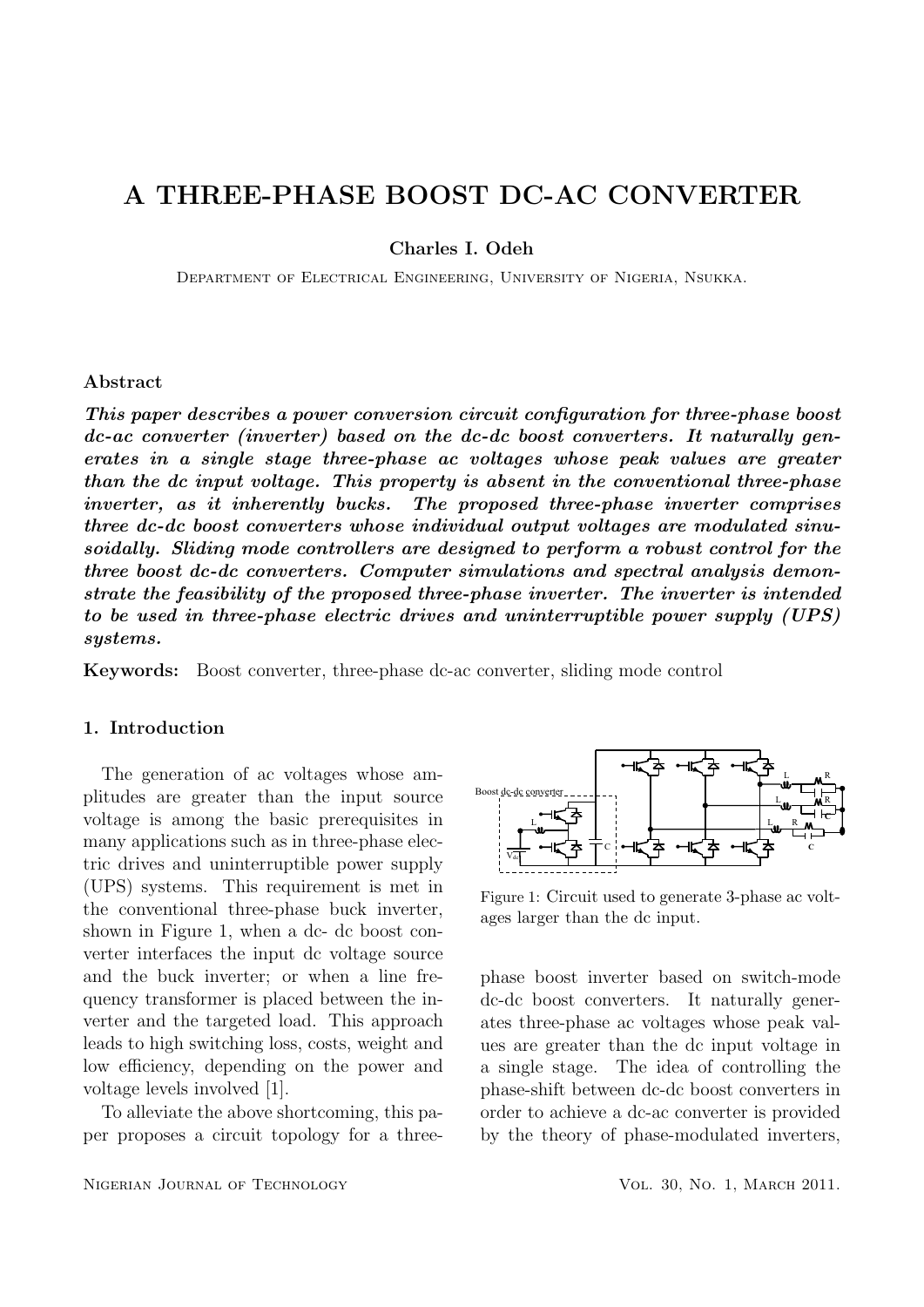which is presented in [2]. In this three-phase inverter topology, the constituting three boost dc-dc boost converters are driven by three 120 phase-shifted dc-biased sinusoidal references.

Boost converters possess the attributes of a nonlinear system; implying that controllers designed using small-signal linear model approach cannot show significant performance, since the operating points as well as the smallsignal model parameters experience large variations, [3] [5]. The constituting three dc-dc boost converters of the proposed three-phase boost inverter should be able to follow independently three reference signals, displaced  $\sqrt{\frac{B\text{OOST}}{B}}$ 120 from one another. This necessitates a nonlinear tracking controller for each of the dc-dc boost converters that can deal with variable operating point conditions. In this pa per, sliding mode control approach is used to design three controllers; wherein the output voltages of the dc-dc boost converters faithfully track their respective set dc-biased sinusoidal reference signals.

Details on the analysis and simulations are provided in the subsequent sections; wherein simulations and spectral analyses are carried out for linear and nonlinear load conditions using SIMPLORER simulation package. Simulation results proved the feasibility of the proposed three-phase boost inverter configuration.

## 2. Configuration of Power Stage of the Proposed Three-Phase Boost Inverter

The power stage of each phase of the threephase boost inverter is configured on the current bi-directional boost dc-dc converter, and the equivalent circuit of phase A is shown in Figure 2. Block diagram and circuit implementation of the three-phase boost inverter are shown in Figures 3 and 4 respectively.

#### Nigerian Journal of Technology Vol. 30, No. 1. March 2011.



Figure 2: Equivalent circuit of phase A



Figure 3: Block diagram of the three-phase boost inverter

- can be modeled with ideal ac and dc voltage In Figure 3, the three dc-dc boost converters produce dc-biased (unipolar) sinusoidal outputs; which are modulated 120 from one another. Consequently, dc-dc boost converter sources, which are in series as shown in Figure 5.



Figure 4: Proposed three-phase boost inverter.

It can be easily shown that:

$$
V_{AB} = \sqrt{3}V_m sin(\omega t + 30)
$$
  
\n
$$
V_{BC} = \sqrt{3}V_m sin(\omega t - 90)
$$
  
\n
$$
V_{CA} = \sqrt{3}V_m sin(\omega t + 150)
$$
\n(1)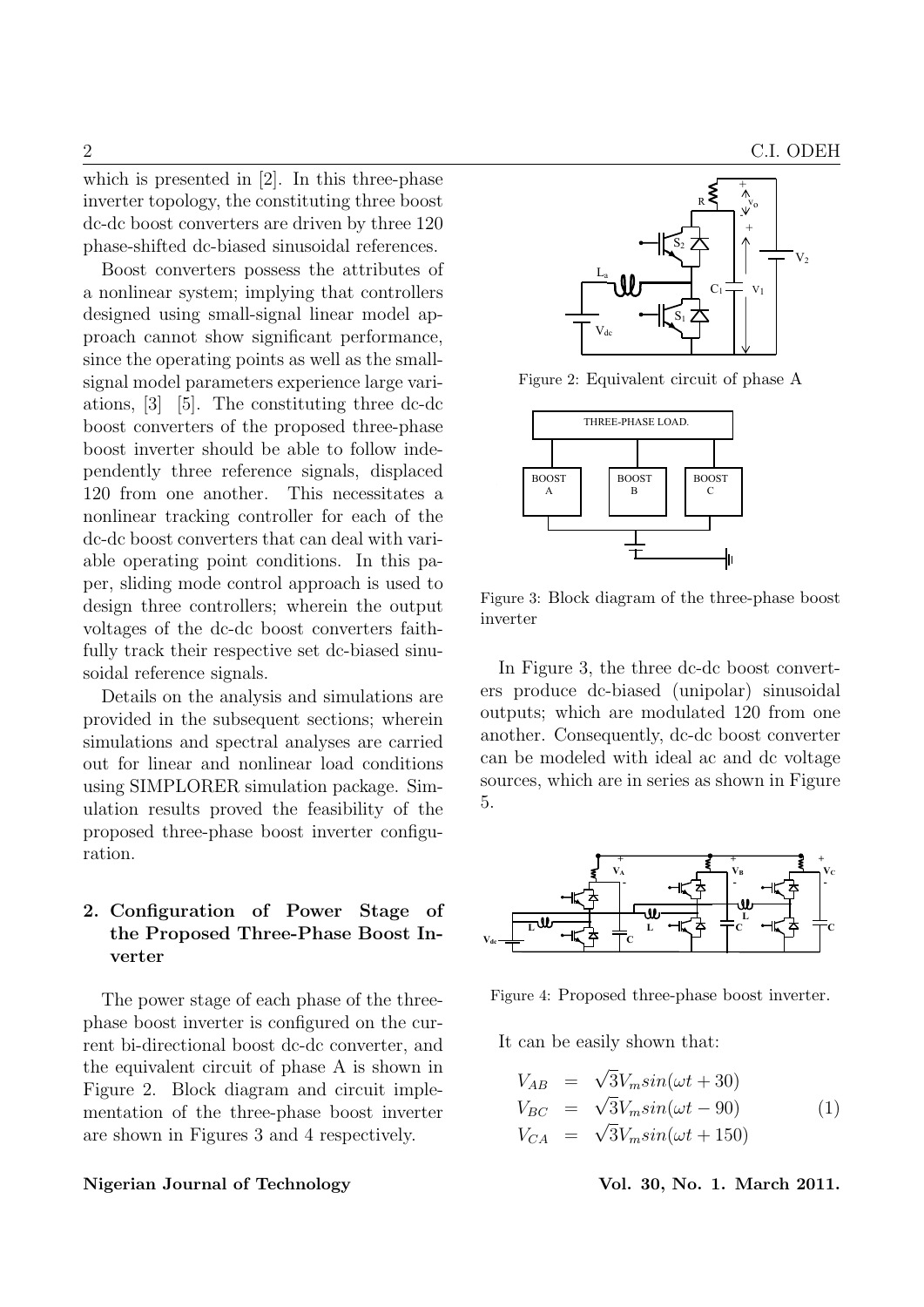

Figure 5: The three dc-dc boost converters model.

Therefore, the line voltages in the load terminals of the proposed three-phase boost inverter are balanced three-phase voltages.

## 3. SLIDING MODE CONTROLLER

The sliding mode control has been presented as a good alternative to control of switching power converters, [6] [7]. The main advantage of sliding mode control over classical linear control scheme is its insusceptibility to parameter variations that lead to invariant dynamics and steady-state response in the ideal case, [1]. In this paper, a sliding mode controller is designed and applied to control the output voltages of the proposed three-phase boost inverter; wherein the output voltages of the constituting dc-dc boost converters have to track desired sinusoidal dcbiased references.

## System description of the proposed inverter topology:

In operation, each of the three current bidirectional dc-dc boost converters works independently. Assuming that all circuit components are ideal and that the converters operate in a continuous conduction mode, equivalent circuit of phase A leg of the three-phase boost inverter, shown in Figure 2, is used in the modeling and control strategy development. Figure 2 works in two topological modes for a period of operation; as shown Figure 6.

The state-space modeling of the equivalent circuit with state variables  $i_{L1}$  and  $V_1$  is

$$
\begin{bmatrix}\n\frac{di_{L1}}{dt} \\
\frac{di_{L1}}{dt}\n\end{bmatrix} = \begin{bmatrix}\n\frac{R_a}{L_a} & \frac{-1}{L_a} \\
\frac{-1}{C_1} & \frac{-1}{R_1C_1}\n\end{bmatrix}\n\begin{bmatrix}\ni_{L1} \\
V_1\n\end{bmatrix} + \begin{bmatrix}\n\frac{V_1}{L_a} \\
\frac{-i_{L1}}{C_1}\n\end{bmatrix}\n\gamma + \begin{bmatrix}\n\frac{V_{dc}}{L_a} \\
\frac{-V_2}{R_1C_1}\n\end{bmatrix}
$$
\n
$$
\implies \dot{x} = AX + B\gamma + C
$$
\n(2)

Where  $\gamma$  is the state of the switches given in equation 3;  $x$  and  $\dot{x}$  are the state vectors and their time derivatives, respectively.

$$
\gamma = \left\{ \begin{array}{ll} 1 \longrightarrow S_1 \text{ON}, & S_2 \text{ OFF} \\ 0 \longrightarrow S_1 \text{OFF}, & S_2 \text{ ON} \end{array} \right\}
$$

#### Sliding mode controller design:

In order to apply sliding mode control to a system, a sliding surface should be defined. The sliding surface consists of a linear combination of the errors of state variables; which are defined as difference between each variable and its reference.

$$
S(i_{L,1}, V_1) = K_1 \varepsilon_1 + K_2 \varepsilon_2 \tag{3}
$$

Where  $K_1$  and  $K_2$  are proper gains;  $\varepsilon_1$  and  $\varepsilon_2$ are error variables given by:

$$
\begin{array}{rcl}\n\varepsilon_1 & = & i_{L,1} - i_{L,ref} \\
\varepsilon_2 & = & V_1 - V_{ref}\n\end{array}\n\tag{4}
$$

The corresponding control scheme is shown in Figure 7.

State of the switch,  $\gamma$ , is controlled by the hysteresis block,  $H_1$ , which maintains the variable  $S(i_{L1}, V_1)$  near zero. The existence condition of the control signal can be expressed in the form of equation  $(5)$ ,  $[1]$ :

$$
\frac{K_1}{L_1}[V_{dc} - V_{ref} - R_a i_{L,ref}] + \frac{K_2}{C_1 R_1}[V_2 - V_{ref} - R_1 i_{L,ref}] > 0
$$
\n
$$
(5)
$$
\n
$$
\frac{K_1}{V_1}[V_1 - R_i i_{L,ref}] + \frac{K_2}{C_1 C_1} [V_2 - V_1] < 0
$$

 $\frac{K_1}{L_1}[V_{dc} - R_a i_{L,ref}] + \frac{K_2}{C_1 R_1}[V_2 - V_{ref}] < 0$ Moreover, the sufficient condition to steer toward the sliding surface for all initial states is that the coefficient  $K_1$  and  $K_2$  be non-

negative, [1].

#### Nigerian Journal of Technology **Vol. 30, No. 1. March 2011**.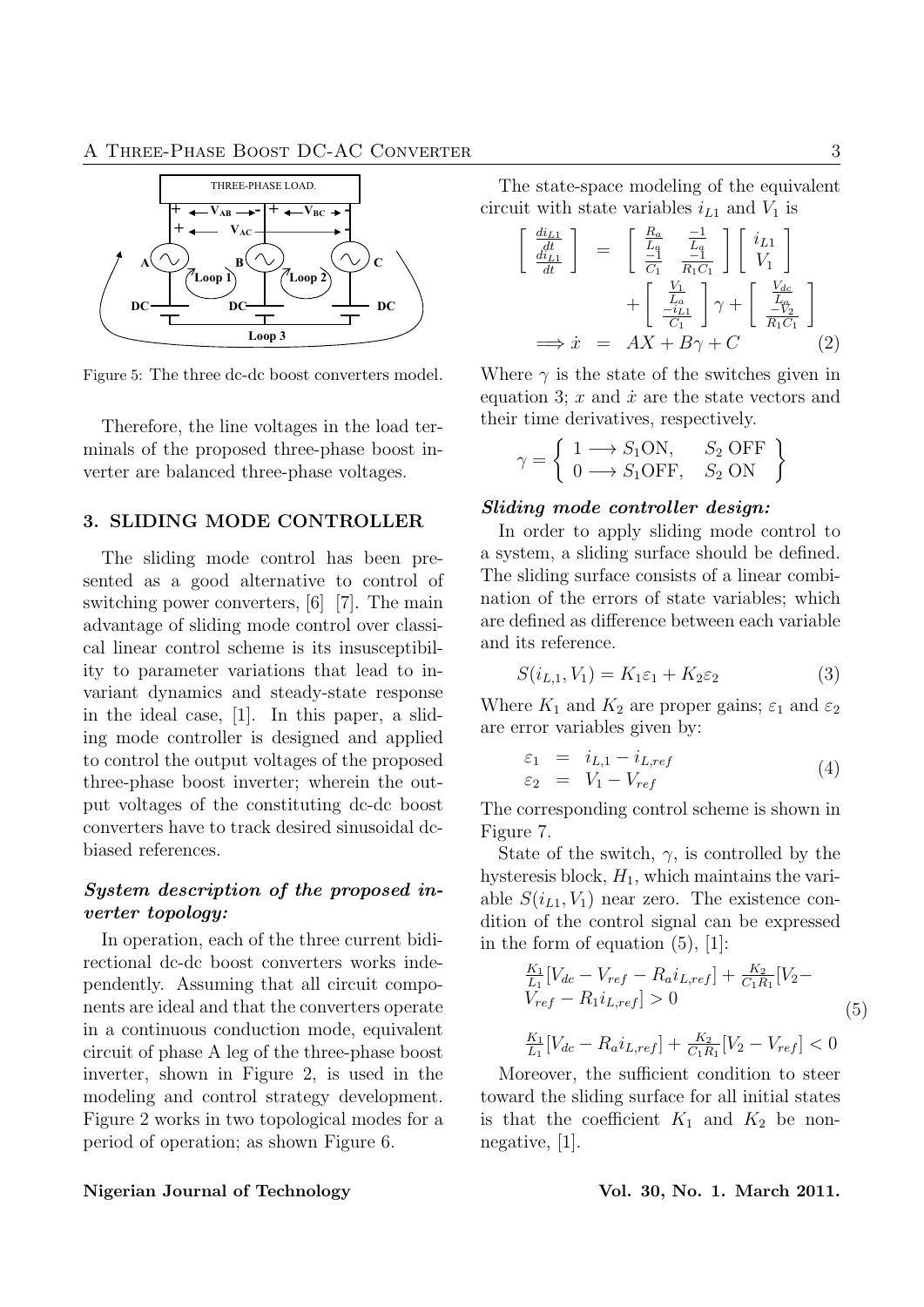

Figure 6: Topological modes of operation of each leg in the three-phase inverter.



Figure 7: Sliding mode controller scheme.

### 4. SIMULATION RESULTS

 loading condition, the inductor currents and Simulations of the proposed three-phase inverter configuration are carried out under two loading conditions: three-phase  $30\Omega$  resistive load and a 2msec three-phase fault applied to the output of the inverter. For the first output voltages of the three dc-dc boost converters are shown in Figures 8 and 9 respectively. The line voltages of the three-phase inverter and the corresponding phase A frequency spectrum are displayed in Figures 10 and 11 respectively. When a 2msec threephase fault is applied to the output of the proposed inverter, displays of the inductor

#### Nigerian Journal of Technology **Vol. 30, No. 1. March 2011**.

 quency spectrum are shown in Figures 12, 13 currents; line voltages of the three-phase inverter and the corresponding phase A freand 14 respectively. It can be seen that the sliding mode controller resumes the output voltages quickly.

#### 5. Conclusion

.

In this paper, a six-switch configuration for a three-phase boost inverter is proposed; this inverter produces, in a single power stage, a three-phase ac voltage with magnitude greater than the input dc voltage. The proposed inverter consists of three reference follower dcdc boost converters that generate three sinusoidal output voltages. Robust tracking control for these converters is achieved with applied sliding mode controllers. Simulation results and frequency spectral display show the feasibility of the proposed three-phase inverter configuration; as well as controllers operation.

#### References

1. Ramon O. Caceres and Ivo Barbi. A Boost dc-ac Converter: Analysis, Design, and Experimentation. IEEE Transaction on Power

**Service State State State State State**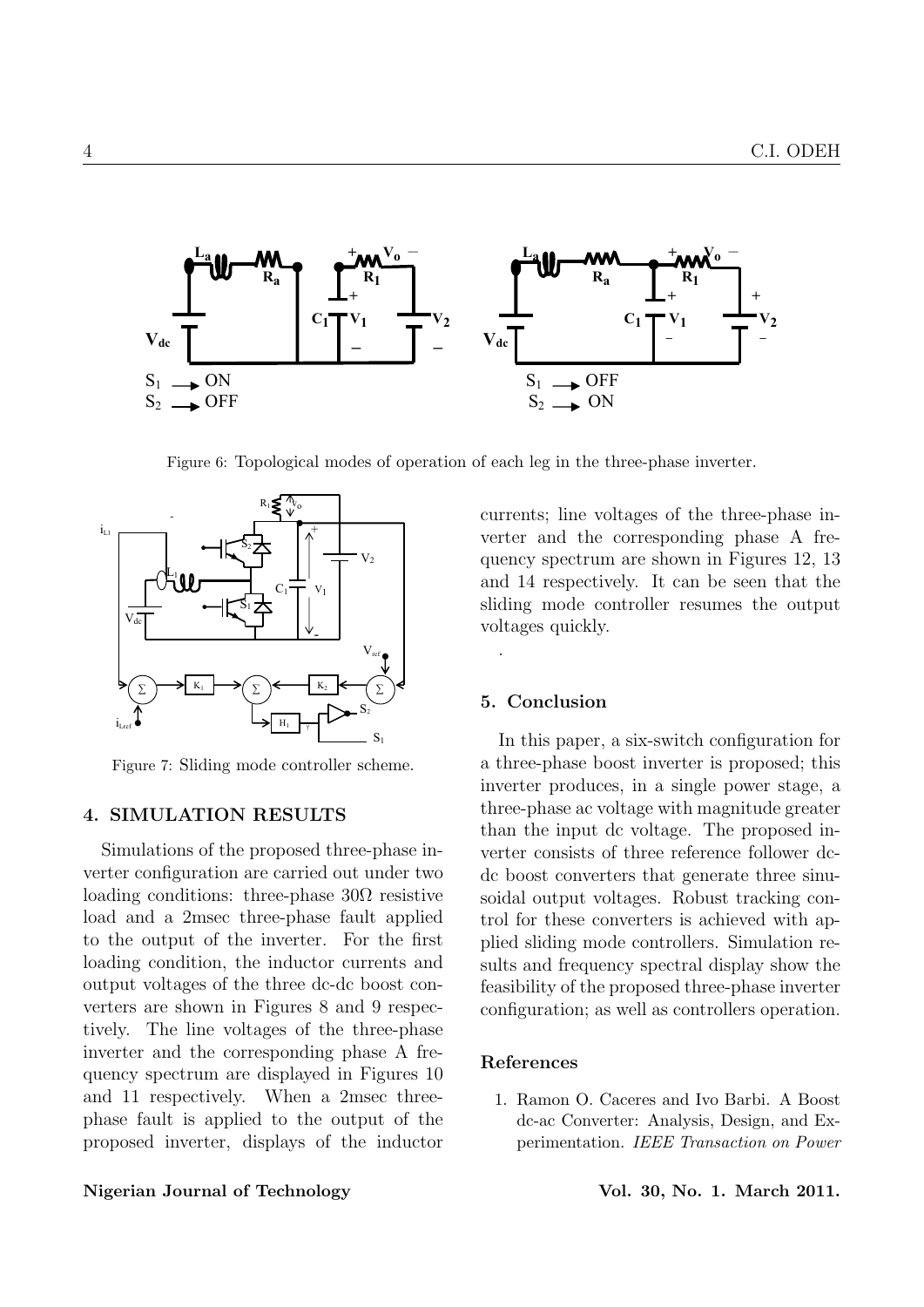

Figure 8: Inductor currents of the three dc-dc boost converters for 3-phase resistive load.



Figure 9: Output voltages of the three dc-dc boost converters.



Figure 10: Output line voltages of the proposed three-phase boost inverter.



Figure 11: Frequency spectrum of line A voltage.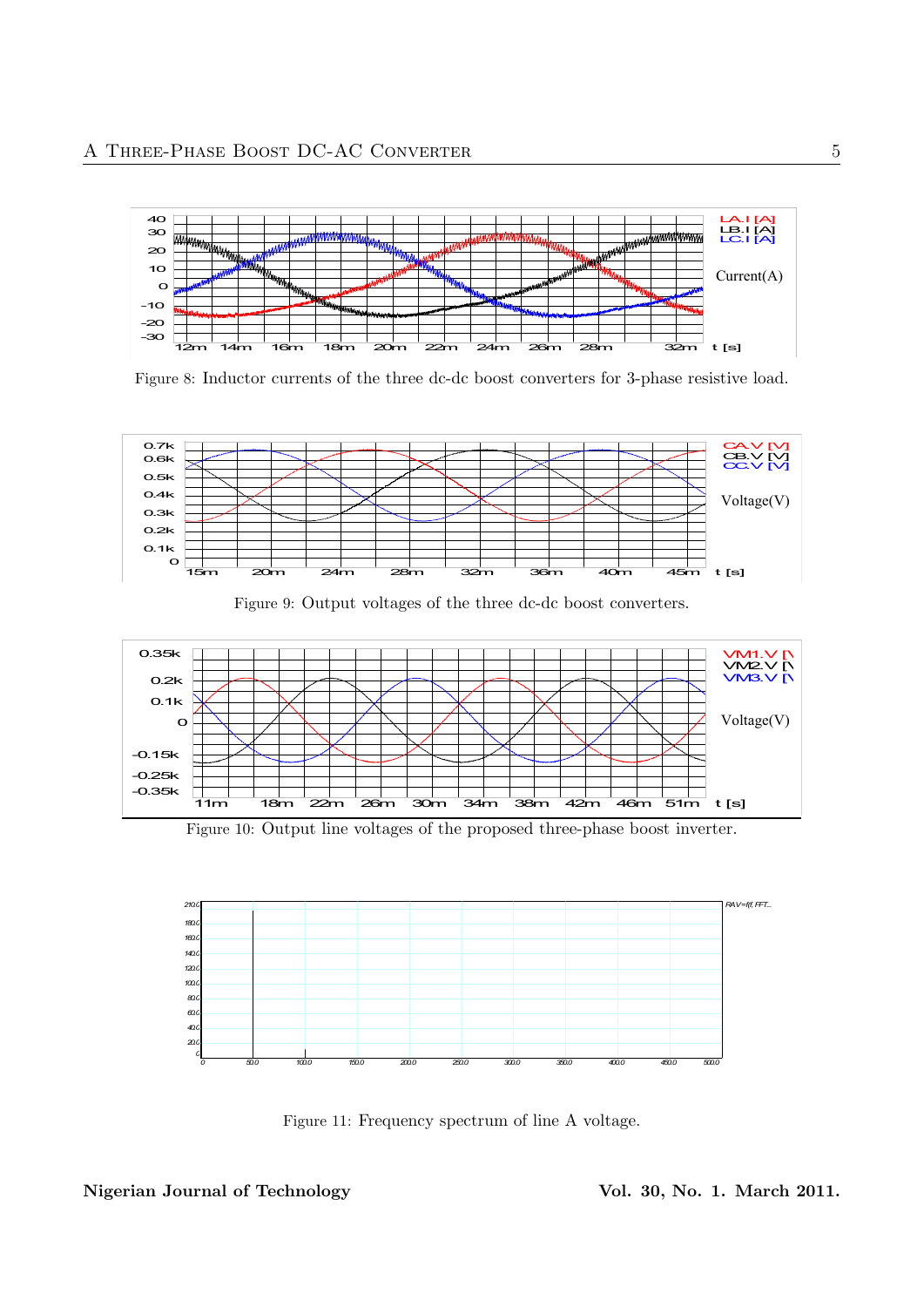

Figure 12: Inductor currents of the three dc-dc boost converters when a 3-phase fault occur.



Figure 13: Output line voltages of the proposed three-phase boost inverter for a 3-phase fault.



Figure 14: Frequency spectrum of line A voltage when a 3-phase fault occur.

### Nigerian Journal of Technology Vol. 30, No. 1. March 2011.